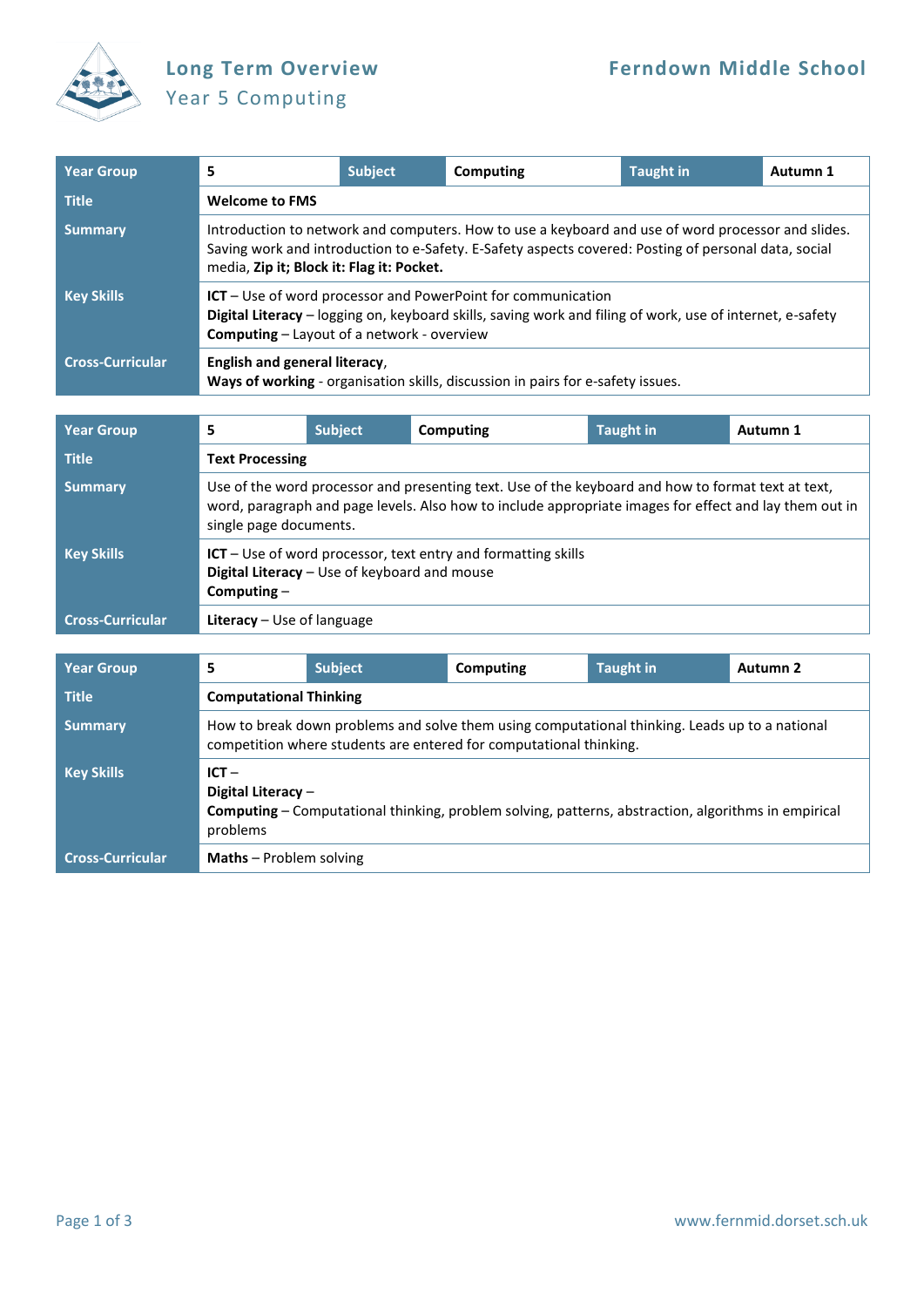

## Year 5 Computing

| <b>Year Group</b>       | 5                                                                                                                                                                                                                                                                             | Subject                             | Computing | <b>Taught in</b> | Autumn 2 |  |  |  |
|-------------------------|-------------------------------------------------------------------------------------------------------------------------------------------------------------------------------------------------------------------------------------------------------------------------------|-------------------------------------|-----------|------------------|----------|--|--|--|
| <b>Title</b>            |                                                                                                                                                                                                                                                                               | <b>Scratch - Story Telling Unit</b> |           |                  |          |  |  |  |
| <b>Summary</b>          | Use of Scratch to create characters and a story that follows basic algorithms in a programming package.<br>Concentrating on making use of the basic programming blocks and using them to drive their story as a<br>sequence of events that shows interaction between sprites. |                                     |           |                  |          |  |  |  |
| <b>Key Skills</b>       | $ICT -$<br>Digital Literacy - Story building<br><b>Computing</b> - Algorithms, programming, computational thinking                                                                                                                                                            |                                     |           |                  |          |  |  |  |
| <b>Cross-Curricular</b> | <b>Careers</b> – Industry professionals introduce aspects of this unit via videos of the job they carry out and<br>how it relates to the skill being introduced<br><b>PSHCE -</b><br><b>Other</b> - Literacy – Story telling and use of language,                             |                                     |           |                  |          |  |  |  |

| <b>Year Group</b>       | 5                                                                                                                                                                                                                                                                                                                                                     | <b>Subject</b>           | Computing | <b>Taught in</b> | Spring 1 |  |  |
|-------------------------|-------------------------------------------------------------------------------------------------------------------------------------------------------------------------------------------------------------------------------------------------------------------------------------------------------------------------------------------------------|--------------------------|-----------|------------------|----------|--|--|
| <b>Title</b>            |                                                                                                                                                                                                                                                                                                                                                       | <b>DTP-Book Creation</b> |           |                  |          |  |  |
| <b>Summary</b>          | Students use a desktop publishing program to create a book that includes text and images in an<br>organised format for effect. Books will be factual in nature and will be 'The Guide to' or similar. This<br>unit will require use of research skills to find appropriate information, editing that to summarise and<br>then laying out with images. |                          |           |                  |          |  |  |
| <b>Key Skills</b>       | ICT - Use of DTP Package for a multi-page document<br>Digital Literacy - Research using the internet, Selecting and manipulating images<br>Computing $-$                                                                                                                                                                                              |                          |           |                  |          |  |  |
| <b>Cross-Curricular</b> | Literacy - Use of summarising skills.                                                                                                                                                                                                                                                                                                                 |                          |           |                  |          |  |  |

| <b>Year Group</b>       | 5                                                                                                                                                                                                                                                                                                  | <b>Subject</b> | Computing | <b>Taught in</b> | Summer 1 |  |
|-------------------------|----------------------------------------------------------------------------------------------------------------------------------------------------------------------------------------------------------------------------------------------------------------------------------------------------|----------------|-----------|------------------|----------|--|
| <b>Title</b>            | <b>Audio Stories</b>                                                                                                                                                                                                                                                                               |                |           |                  |          |  |
| <b>Summary</b>          | Students create an audio version of a story book. This unit will require creating a slide show with<br>included text, images and sound. Students will be required to prepare the script across multiple slides<br>and then record themselves reading the story. This will be carried out in pairs. |                |           |                  |          |  |
| <b>Key Skills</b>       | $ICT$ – Use of a slideshow package for text, image and sound<br>Digital Literacy - Manipulation of images and sound for effect<br><b>Computing</b> – Sequencing of story elements                                                                                                                  |                |           |                  |          |  |
| <b>Cross-Curricular</b> | Literacy - storytelling and creativity, creation of characters etc.<br>Ways of working - Paired working skills                                                                                                                                                                                     |                |           |                  |          |  |